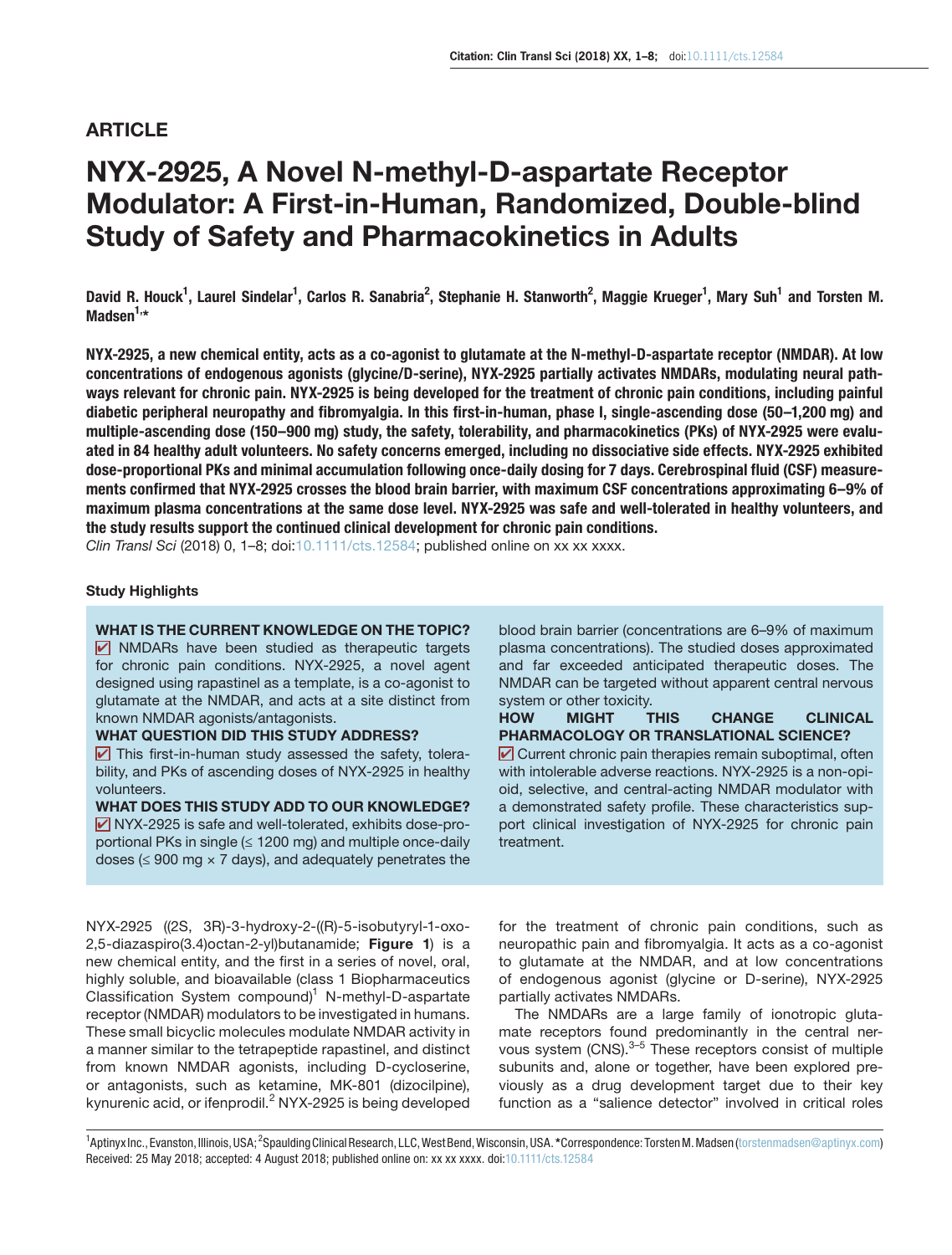

Figure 1 Chemical structure of NYX-2925.

in normal neuronal function, including activity-dependent synaptic plasticity associated with learning and memory.<sup>4-9</sup> Glutamate is the major excitatory neurotransmitter within the CNS<sup>3,5</sup> and exerts it signaling function through activation of glutamate receptors.<sup>3,10</sup> Unlike other ionotropic glutamate receptors found in the brain, such as  $\alpha$ -amino-3-hydroxy-5-methyl-4-isoxazolepropionic acid or kainic acid receptors, the NMDARs are unique in that they have distinct binding sites for both glutamate and glycine, and binding of both ligands is required for receptor activation.<sup>6</sup> In addition to their pivotal role in physiological CNS-related processes, NMDARs seem to be crucially involved in numerous CNS disorders, including anxiety,  $11,12$  schizophrenia, $6,13-15$  ischemic stroke, $6,13,16$  Parkinson disease, $6,12$  and chronic pain conditions, such as neuropathic pain<sup>4,10,16</sup> and fibromyalgia. $17,18$ 

The potency (half-maximal effective concentration) of NYX-2925 was 0.028–55 pM when measured against NMDAR subtypes, NR2A-D, in human embryonic kidney cells expressing human recombinant NMDA receptors.<sup>2</sup> In both hippocampal CA1 pyramidal neurons and medial prefrontal cortex, NYX-2925 facilitated NMDA current and NMDA receptor-dependent long-term potentiation.<sup>2</sup> Moreover, a single dose of NYX-2925 (1 mg/kg) was shown to persistently enhance long-term potentiation at 24 hours and 1 week postdose, demonstrating induction of long-term metaplasticity.<sup>2</sup> NYX-2925 did not significantly inhibit or stimulate any of 81 neuroactive receptors tested in a panel of binding assays, suggesting low potential for off-target activity.<sup>2</sup> It also did not produce ketamine-associated lever responding at dose of 1–100 mg/kg in a drug-discrimination model used to predict the abuse potential of psychoactive drugs in humans. $<sup>2</sup>$ </sup>

NYX-2925 has been studied in several animal models of neuropathic pain, including neuropathic pain induced by sciatic nerve ligation<sup>19</sup> and painful diabetic neuropathyinduced pain with streptozotocin. In the Bennett chronic constriction injury model of neuropathic pain, rats given a single dose of NYX-2925 at 1–2 weeks post-sciatic nerve ligation demonstrated analgesia at 1 hour, 24 hours, and 1 week postdrug administration.<sup>20</sup> Similar rapid (1 hour) and long-lasting (1 week) analgesia was observed in the rat model of streptozotocin-induced painful diabetic neuropathy.<sup>20</sup> NYX-2925 modulates NMDARs in a highly specific

and selective manner to enhance synaptic plasticity, which is a probable mechanism for the long-duration effects seen in these pain models. Rather than fully turning the receptor "on" (agonist) or "off" (antagonist), this compound likely normalizes NMDAR function, enhancing communication between neural cells and avoiding the issues associated with excessive unidirectional activation or inhibition that have plagued NMDAR-targeted drug development historically.

This first-in-human study was designed to characterize the safety, tolerability, and pharmacokinetics (PKs) of NYX-2925 over a range of single and multiple doses in healthy volunteers. The doses selected for this study were based on active doses in translational-pain models and toxicology studies on animals; the aim of this study was to explore doses near and well above the anticipated therapeutic doses.

# METHODS Study design

This was a single-center, phase I, randomized, doubleblind, sponsor-open, placebo-controlled study conducted in two phases, a single ascending dose (SAD) phase and a multiple ascending dose (MAD) phase. Each dose group consisted of eight subjects who were randomly assigned  $(3:1)$  to receive NYX-2925 ( $n = 6$ ) or placebo ( $n = 2$ ), which is common for phase I studies of this type. Additionally, each of the dose phases had a cohort from whom cerebrospinal fluid (CSF) samples were collected, and these cohorts consisted of six subjects, all of whom received open-label NYX-2925. As this was the first-in-human trial, a Data Review Committee (DRC) met periodically to review safety and preliminary PK data relevant to proceeding to the next dose group, cohort, and/or phase of the study. The randomization schedule was produced by the investigative site and provided to the sponsor for DRC meetings.

In the SAD phase, subjects received a single 50-mg, 150-mg, 300-mg, 400-mg, 800-mg, or 1200-mg dose of NYX-2925 or placebo. The CSF cohort received a single 50-mg dose of NYX-2925. Doses were administered in the morning following an overnight fast. Subjects in the 300 mg group were identified as the elderly cohort, and these subjects received study drug or placebo after all SAD and MAD groups had completed the study and relevant data were reviewed by the DRC. Subjects in the 400-mg group (the food-effect group) first received NYX-2925 under fasting conditions and then, after data review by the DRC, received a second single 400-mg dose 7 days later following a standard high-calorie, high-fat meal. Subjects enrolled in the SAD phase were confined to the study center the night before dosing and remained confined until completion of the 24-hour postdose assessments.

In the MAD phase, subjects received 7 once-daily doses of 150-mg, 600-mg, or 900-mg of NYX-2925 or placebo. Subjects in the CSF cohort received NYX-2925 300 mg once daily for 7 days. Doses were administered in the morning following an overnight fast. Dosing was initiated in the MAD phase following completion of the second SAD dose group (150 mg) and after the DRC reviewed the data from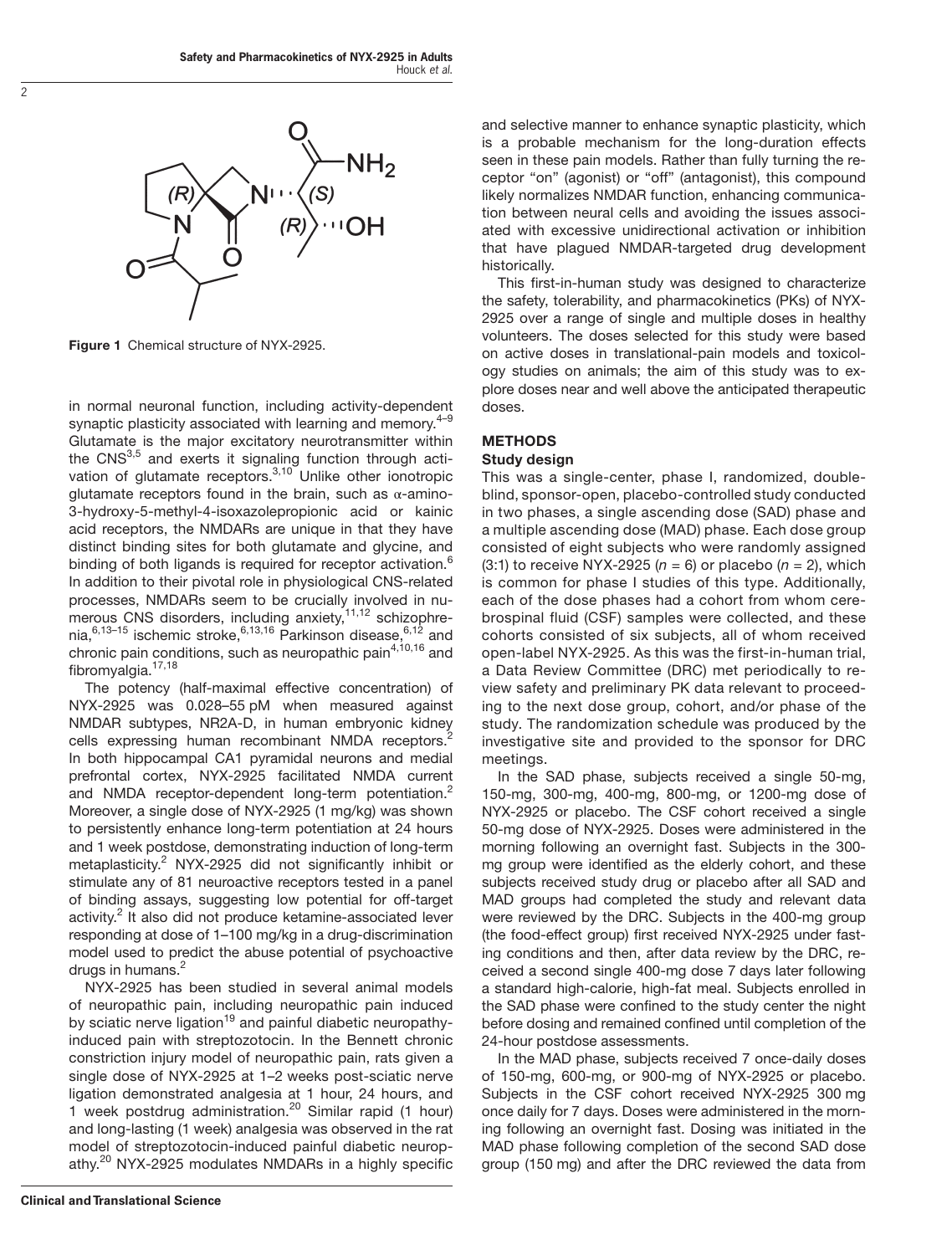the first two SAD dose groups. For the MAD phase, subjects reported to the clinic the night before dosing and remained confined for the entire 7 days of dosing and through completion of the 48-hour post-dose assessments on day 9.

The protocol and amendments were approved by an independent institutional review board, and all subjects provided written informed consent prior to the performance of any studyrelated procedures. The study was conducted in accordance with Good Clinical Practice, including International Council for Harmonisation Guidelines, and according to the principles of the Declaration of Helsinki. The study is registered on clinicaltrials.gov (identifier: NCT02834741).

# Study participants

Eligible subjects were healthy men or nonpregnant women aged 18–55 years (or 55–80 years for the elderly cohort) with a body mass index between 18 and 30 kg/m<sup>2</sup>. Subjects had to have normal hepatic and renal functions, with calculated creatinine clearance  $\geq 90$  mL/minute (or ≥ 60 mL/minute for the elderly cohort), using Cockcroft-Gault Formula.

Subjects with a history of allergy, sensitivity, or intolerance to NMDAR ligands, including ketamine, dextromethorphan, memantine, methadone, dextropropoxyphene, or ketobemidone, were not eligible for study enrollment, and current use was prohibited. Other key exclusion criteria included prolonged corrected QT Fridericia's formula (QTcF) interval at screening ( $> 450$  msec (men) or  $\geq 470$  msec (women)), heart rate ≤45 bpm, history of excessive bleeding, use of blood thinners within 6 months before dosing, or antibiotics or infection within 3 months before dosing (CSF cohort only). Subjects also could not have had a lumbar spine abnormality, history of elevated intracranial pressure, normal pressure hydrocephalus, or other neurological conditions considered clinically significant by the investigator, or history of seizures or any type of psychosis (including but not limited to bipolar disease or schizophrenia).

#### Study assessments Pharmacokinetics

Blood samples for PK analysis were collected on day 1 in the SAD phase and on days 1 and 7 in the MAD phase. Samples were collected predose and then at 0.5, 1, 1.5, 2, 3, 4, 6, 8, 12, and 24 hours postdose (day 1) in the SAD phase and at these same times on days 1 and 7 in the MAD phase with 1 additional collection at 48 hours postdose of day 7 in the MAD phase. Twenty-four hour PK sampling for subjects in the food-effect group was on day 1 (fasting) and day 8 (fed).

Urine samples for measurement of urinary excretion of NYX-2925 were collected predose and at intervals of at 0–4, 4–8, 8–12, 12–16, and 16–24 hours postdose on day 1 in the SAD phase and on days 1 and 7 in the MAD phase.

# Safety

Safety assessments included a review of adverse events, clinical laboratory evaluations, vital signs, physical examinations, 12-lead safety electrocardiograms (ECGs), and continuous 12-lead triplicate ECGs for thorough ECG analysis. Triplicate ECGs were recorded at the same times as the

PK sampling (i.e., 24-hour recordings on day 1 of the SAD and MAD phases and 48-hour recordings on day 7 of the MAD phase). The study was designed to meet US Food and Drug Administration requirements for assessment of electrocardiographic repolarization effects using concentrationeffect modeling in lieu of a standard E-14 thorough QT study. Other safety assessments included dissociative rating scale questionnaires (Brief Psychiatric Rating Scale – positive symptoms) the Clinician Administered Dissociative States Scale, and the Columbia-Suicide Severity Rating Scale (C-SSRS). In the SAD phase, the dissociative scale questionnaires were completed on day 1 at 2, 3, and 24 hours postdose and the C-SSRS at 2 and 24 hours postdose. In the MAD phase, the dissociative scale questionnaires were completed at 2 and 3 hours postdose on days 1 and 7, and the C-SSRS at 2 hours postdose on days 1 and 7.

# Cerebrospinal fluid

The concentration of NYX-2925 in CSF was measured only in the CSF cohorts, which did not include placebo subjects. In the 50-mg single-dose CSF cohort, CSF samples were collected on day 1 at 1 and 4 hours postdose in three subjects and at 2 and 8 hours postdose in three subjects. For subjects in the 300-mg multiple-dose CSF cohort, CSF sample collection occurred on day 6 at 1.5 and 3 hours postdose.

#### Measurement of NYX-2925 concentrations in plasma and urine

Plasma and urine NYX-2925 concentrations were measured using validated high-performance liquid chromatography/tandem mass spectroscopy methods. The lower limit of quantitation in plasma was 1.00 ng/mL and the lower limit of quantitation for urine was 50.0 ng/mL.

# Statistical methods

Descriptive statistics were used for baseline and demographic characteristics, safety data, PK parameter estimates, and CSF concentrations. Plasma and urine PK parameters were calculated using noncompartmental methods with Phoenix WinNonlin version 6.3 (Pharsight, St. Louis, MO). Statistical analyses were performed with SAS version 9.4 using procedures appropriate for the particular analysis. All statistical tests were two-sided, with  $\alpha = 0.05$ , unless otherwise stated. Using the same methods of analysis, a *post hoc* analysis of maximum plasma concentration  $(C_{\text{max}})$  and area under the plasma concentration-time curve (AUC) by gender was performed on the PK population.

Dose proportionality was evaluated visually with plots for dose-normalized  $\mathsf{C}_{\mathsf{max}}$ , dose-normalized AUC from 0 to last collection time after drug administration (AUC<sub>0-last</sub>), dose-normalized AUC from 0-24 hours (AUC<sub>0-24</sub>; MAD groups only), AUC from zero to infinity (AUC<sub>0–∞</sub>; SAD groups only), and oral clearance (CL/F).

The effect of food was evaluated with a mixed-effects model using natural log (ln)-transformed values for  $C_{max}$ ,  $\mathsf{AUC}_{0-\text{last}}$ , and  $\mathsf{AUC}_{0-\infty}$  for subjects who completed both periods (fasted and fed) in the SAD phase food-effect group. The model included treatment as a fixed effect and subject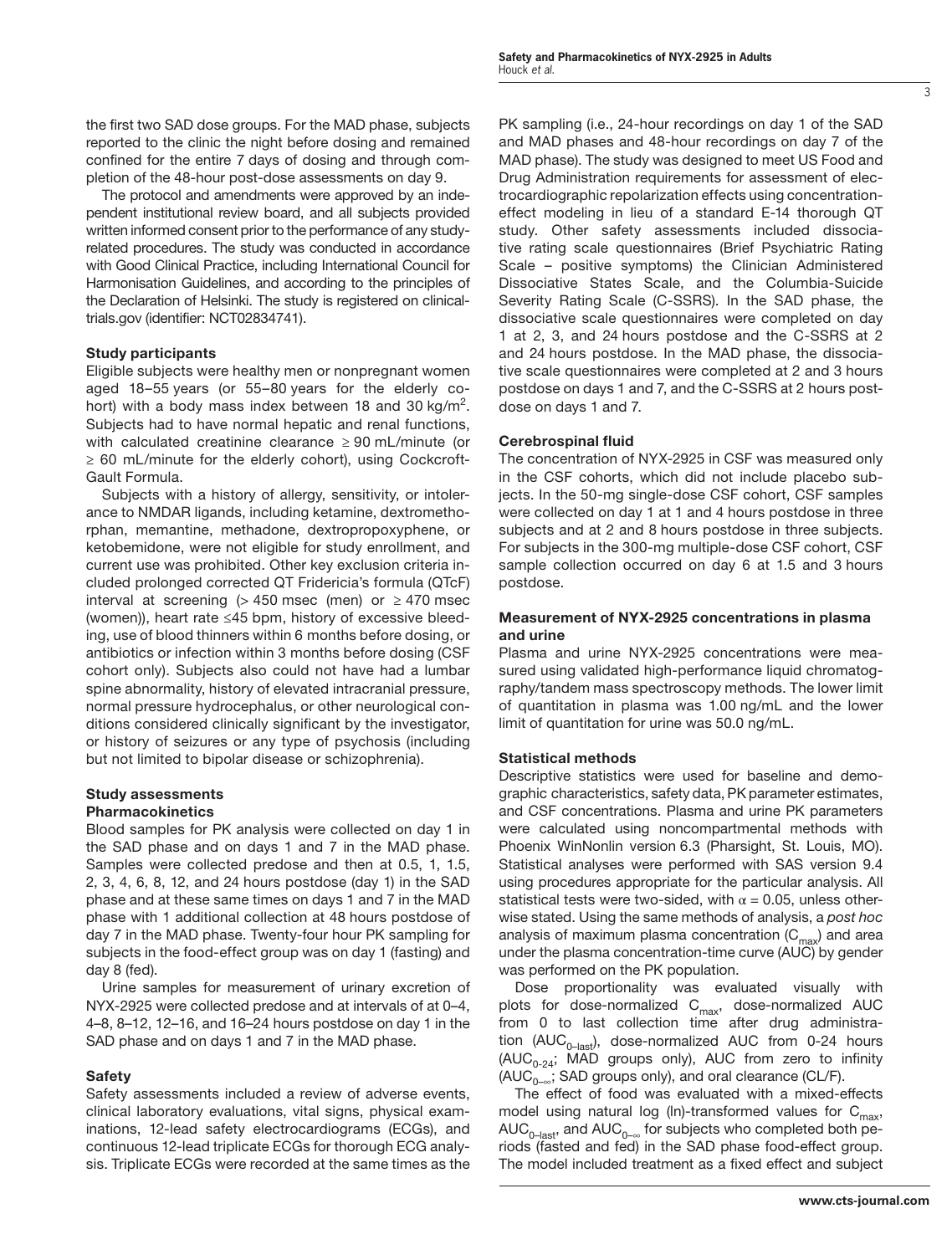as a random effect. Treatment least squares mean differences and 90% confidence intervals for the difference (fed minus fasted) were constructed for the ln-scale values of each parameter and back transformed and expressed as percent geometric mean ratio.

The potential effect of age was explored by visually comparing the single-dose PK results from the healthy elderly cohort (300 mg) with those from the nonelderly cohort (remaining SAD groups) across dose groups.

#### RESULTS

#### Study population

Overall, in the combined SAD and MAD groups, 84 subjects met inclusion/exclusion criteria and were randomized, 66 to NYX-2925 and 18 to placebo. Of these, 80 subjects (95.2%) completed the study and 4 withdrew early (2 NYX-2925 subjects and 2 placebo subjects). The reasons for withdrawal were noncompliance  $(n = 1)$  and protocol deviation (*n* = 1) in NYX-2925 subjects and lost to follow-up ( $n = 1$ ) and physician decision ( $n = 1$ ) in the placebo subjects. The study was initiated on June 29, 2016, and completed on March 27, 2017. All 84 subjects were included in the safety population, and all 66 subjects who received NYX-2925 were included in the PK population.

Demographic data are summarized in Table 1. For the overall study population  $(N = 84)$ , mean age was 36.9 years and slightly more men (52.4%) than women (47.6%) were enrolled. Subjects in the elderly cohort were between 59 and 64 years of age (mean 61.3 years).

# Single-dose pharmacokinetics

Mean plasma-concentration time profiles for NYX-2925 after single ascending doses are shown in Figure 2a. Under fasted conditions, the increases in  $C_{\text{max}}$  and AUC were dose-proportional following single doses of NYX-2925 from 50–1200 mg (Table 2). NYX-2925 was rapidly absorbed (median time to maximum plasma concentration  $(T<sub>max</sub>)$  ranged from 1.0–1.5 hours across dose levels) and declined in a roughly monophasic manner over 24 hours. The geometric percent coefficient of variation (CV%) for  $C_{\text{max}}$  was relatively low and ranged from 24.3–31.5% across the cohorts. The geometric CV% for AUC<sub>0–last</sub> and AUC<sub>0–∞</sub> ranged from 7.7–23.4%. Mean oral clearance (CL/F) values were consistent across the single-dose levels. Mean renal clearance ranged from 6.0–8.1 L/hours following a single dose, and the amount of NYX-2925 excreted over 24 hours  $(Ae_{0-24})$  was 56–69% of the dose.

When a single 400-mg dose of NYX-2925 was administered after a high-calorie, high-fat meal,  $T_{max}$  was delayed by 1.5 hours (3.0 vs. 1.5 hours, fed vs. fasted) and  $C_{\text{max}}$ was lowered by  $~10\%$  (4.9 vs. 5.5  $\mu$ g/mL, fed vs. fasted); however, AUC values were comparable ( $AUC_{0,\ldots}$ : 36.4 vs. 35.1 h\*μg/mL) in the fed vs. fasted states. Terminal elimination half-life  $(t_{1/2})$  in the fed state was marginally shorter (3.9) vs. 4.4 hours).

The PK of a 300 mg dose of NYX-2925 in the elderly cohort was in proportion to dose, such that the observed values for  $C_{\text{max}}$  and AUC were approximately two times those of the 150 mg dose, and  $T_{\text{max}}$  and  $t_{\text{1/2}}$  were similar to the values observed across all dose groups (Table 2). Although the estimated glomerular filtration rate was ~15% lower in the elderly cohort (mean = 99.0 mL/minutes) compared with the remaining SAD dose groups (mean = 115.6 mL/minutes), there were no clinically meaningful PK differences.

A *post hoc* analysis demonstrated dose proportionality for  $C_{\text{max}}$  (Figure 3a) and AUC (Figure 3b) in men and women in the SAD groups as well as in the MAD groups (data not shown).

#### Multiple-dose pharmacokinetics

The PK parameters of NYX-2925 following once-daily dosing with 150–900 mg/day for 7 days are provided in Table 3, and the day 1 and day 7 plasma-concentration time profiles for NYX-2925 are shown in Figure 2b. Mean  $C_{max}$  and overall plasma exposures increased in proportion to dose, with minimal accumulation after multiple doses across the four dosing groups (accumulation ratio (rAUC<sub>0-24</sub>) ranged from 0.97–1.13). Median  $T_{\text{max}}$  (1.00–1.75 hours) and mean CL/F (9.3–10.8 L/hours) were similar among all doses and days. Values for  $t_{1/2}$  trended higher on day 7 (4.8–7.3 hours) compared with day 1 (3.9–4.1 hours). The geometric CV% for  $C_{\text{max}}$  on day 1 ranged from 25.1–45.6% and on day 7 from 14.1–60.4% across cohorts. The geometric CV% for AUC<sub>0-last</sub> was 11.8-34.1% (day 1) and 11.6-29.6% (day 7). After multiple daily doses, mean renal clearance ranged from 6.5–7.6 L/hours, with no association of dose, and Ae<sub>0-24</sub> was 66-73% of the administered dose.

#### Cerebrospinal fluid concentrations

The geometric mean CSF concentrations following a single 50 mg dose of NYX-2925 ranged from 3 ng/mL at 1 hour postdose to 71 ng/mL at 8 hours postdose. After 6 days of once-daily dosing with 300 mg of NYX-2925, the geometric mean CSF concentrations were 131 ng/mL at 1.5 hours postdose and 292 ng/mL at 3 hours postdose. Time to maximum CSF concentration was not evaluated.

#### Safety

NYX-2925 was well-tolerated with no reported serious or severe adverse events, and no study discontinuations due to adverse events. There were no clinically meaningful changes in any clinical laboratory value over time, and no laboratory result was reported as a treatment-emergent adverse event (TEAE). The maximum tolerated dose was not reached in this study. Overall, at least one TEAE was reported by 24.2% (16/66) of subjects administered NYX-2925 and by 16.7% (3/18) of subjects administered placebo. The most common TEAEs were procedural headache  $(n = 8)$ , procedural pain  $(n = 8)$ , and vomiting  $(n = 3)$ ; these events occurred only in the CSF cohorts, all of whom received NYX-2925. A total of six events occurring in four subjects (*n* = 3 NYX-2925; *n* = 1 placebo) were considered by the investigator to be treatment-related (NYX-2925: abdominal distension and flatulence (*n* = 1), headache (*n* = 1), procedural headache (*n* = 1); placebo: fatigue and lethargy (*n* = 1)). Additionally, urinary retention was reported for one subject in the NYX-2925 treatment group; this event was considered unlikely related to treatment by the investigator, but possibly treatment-related by the study sponsor. One TEAE (nasopharyngitis) was reported

4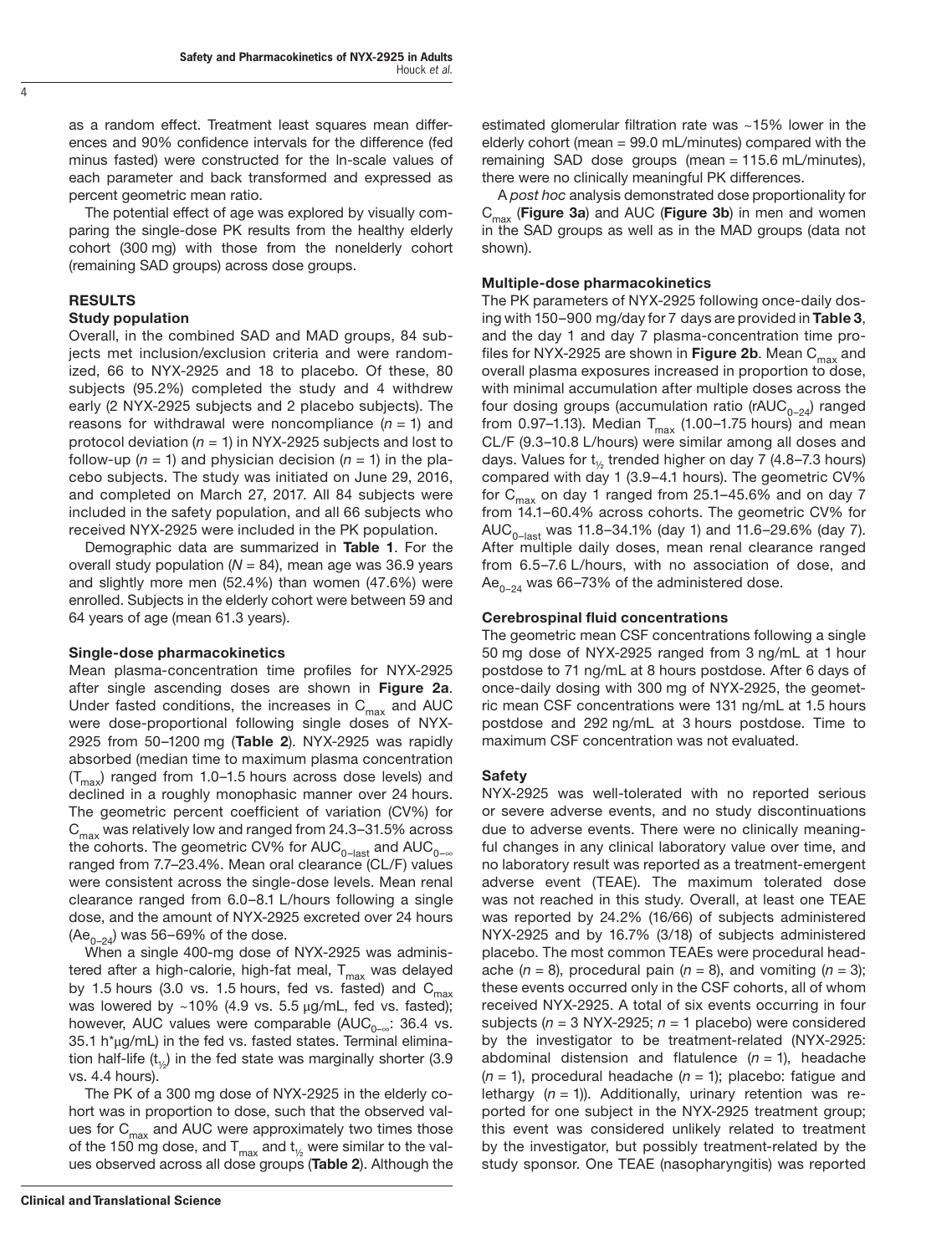| Parameter                         | All SAD NYX-2925 ( $N = 42$ ) | All MAD NYX-2925 ( $N = 24$ ) | All NYX-2925 ( $N = 66$ ) | All placebo $(N = 18)$ |
|-----------------------------------|-------------------------------|-------------------------------|---------------------------|------------------------|
| Age, mean (SD), year              | 39.0 (13.8)                   | 32.7(10.0)                    | 36.7 (12.9)               | 37.6 (13.8)            |
| Sex, n (%)                        |                               |                               |                           |                        |
| Male                              | 23(54.8)                      | 12(50.0)                      | 35(53.0)                  | 9(50.0)                |
| Female                            | 19 (45.2)                     | 12(50.0)                      | 31 (47.0)                 | 9(50.0)                |
| Race, $n$ $%$                     |                               |                               |                           |                        |
| White                             | 31 (73.8)                     | 12(50.0)                      | 43 (65.2)                 | 13 (72.2)              |
| <b>Black</b>                      | 10(23.8)                      | 12(50.0)                      | 22(33.3)                  | 4(22.2)                |
| Asian                             | 1(2.4)                        | 0                             | 1(1.5)                    | 1(5.6)                 |
| Not Hispanic or Latino, n (%)     | 39 (92.9)                     | 22(91.7)                      | 61 (92.4)                 | 17 (94.4)              |
| BMI, mean (SD), kg/m <sup>2</sup> | 25.9(2.8)                     | 25.9(2.7)                     | 25.9(2.7)                 | 25.9(3.3)              |

Table 1 Baseline demographics (safety population)

BMI, body mass index; MAD, multiple ascending dose; SAD, single ascending dose.



Figure 2 NYX-2925 exposures over time. Mean plasma concentration profile of NYX-2925 (linear scale) - (a) single ascending dose groups; (b) multiple ascending dose groups, day 1 and day 7. The error bars represent SD.

in the elderly cohort, and this was not considered related to the study drug.

There were no changes from baseline in the dissociative rating scale questionnaires (Brief Psychiatric Rating Scale – positive symptoms and Clinician Administered Dissociative States Scale), and no subject receiving NYX-2925 or placebo reported any suicidal tendencies. No individual ECG finding was reported as a TEAE, and there were no clinically significant changes in HR, or PR and QRS intervals, or in ECG diagnostic statements. No subject had a QTcF interval > 480 msec at any post-baseline visit, and there were no instances of a change from baseline  $> 60$  msec. The PK/triplicate ECG analyses confirmed that NYX-2925 does not result in QT prolongation. Further, there were no doseresponse relationships with HR, or PR and QRS, or QTcF.

# **DISCUSSION**

This article reports on the first-in-human administration of NYX-2925, an NMDAR modulator that is in development for the treatment of chronic pain conditions, including painful diabetic peripheral neuropathy (DPN) and fibromyalgia. The study evaluated single and multiple ascending doses of NYX-2925 for safety, tolerability, and PK in healthy male and female volunteers. At single doses up to and including 1,200 mg and after multiple dosing up to and including 900 mg/day for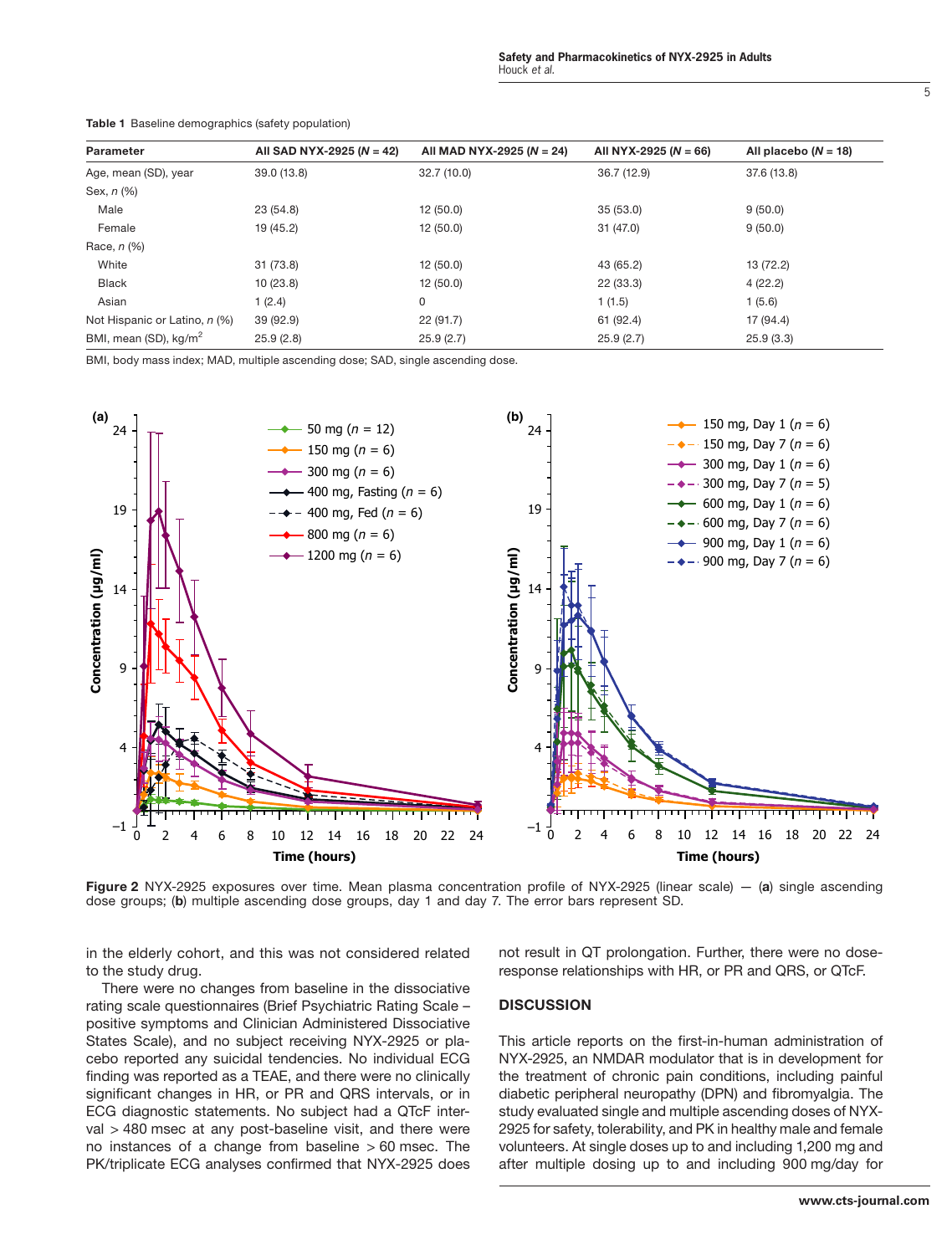| <b>Table 2</b> Plasma pharmacokinetics of NYX-2925: single ascending dose groups |  |  |
|----------------------------------------------------------------------------------|--|--|
|                                                                                  |  |  |

| Parameter (units)                                           | Group 1 & CSF<br>cohort<br>50 mg ( $n = 12$ ) | Group 2<br>150 mg<br>$(n = 6)$ | Elderly<br>cohort<br>300 mg<br>$(n = 6)$ | Group 3<br>400 mg fasting<br>$(n = 6)$ | Group 3<br>400 mg fed<br>$(n = 6)$ | Group 4<br>800 ma<br>$(n = 6)$ | Group 5<br>$1,200$ mg<br>$(n = 6)$ |
|-------------------------------------------------------------|-----------------------------------------------|--------------------------------|------------------------------------------|----------------------------------------|------------------------------------|--------------------------------|------------------------------------|
| $C_{\text{max}}$ (µg/mL)                                    | 0.8(31.5)                                     | 2.7(24.3)                      | 5.0(26.3)                                | 5.5(25.1)                              | 4.9(14.0)                          | 12.4(26.3)                     | 20.1(24.8)                         |
| $T_{\text{max}}$ (h)                                        | $1.0(0.5-2.8)$                                | $1.0(1.0 - 2.0)$               | $1.25(1.0-2.0)$                          | $1.5(1.0-2.0)$                         | $3.0(1.5-4.0)$                     | $1.25(1.0-4.0)$                | $1.5(1.0-3.0)$                     |
| $AUC_{0-last}$ (h*µg/mL)                                    | 4.4(17.8)                                     | 14.1(11.1)                     | 28.5 (23.4)                              | 34.2 (13.7)                            | 35.6(15.5)                         | 71.5(7.7)                      | 113.7 (17.6)                       |
| $AUC_{0-24}$ (h <sup>*</sup> µg/mL)                         | 4.4(17.8)                                     | 14.1(11.1)                     | 28.5 (23.4)                              | 34.2 (13.7)                            | 35.6(15.5)                         | 71.5(7.7)                      | 113.7 (17.6)                       |
| AUC <sub>0-<math>\infty</math></sub> (h <sup>*</sup> µg/mL) | 4.5(16.7)                                     | 14.3 (11.2)                    | 29.0 (23.1)                              | 35.1(13.2)                             | 36.4 (15.6)                        | 72.7(7.7)                      | 116.2 (17.6)                       |
| $t_{1/2}$ (hour)                                            | 3.9(20.5)                                     | 3.6(7.8)                       | 4.0(11.2)                                | 4.4(23.0)                              | 3.9(10.5)                          | 3.9(19.7)                      | 4.3(12.7)                          |
| CL/F (L/h)                                                  | 11.0(16.7)                                    | 10.5(11.3)                     | 10.3(23.1)                               | 11.4(13.4)                             | 11.0(15.5)                         | 11.0(7.6)                      | 10.3 (17.8)                        |
| $V_{d}/F(L)$                                                | 62.1 (31.0)                                   | 54.1(10.1)                     | 60.0(29.1)                               | 71.6 (28.2)                            | 61.2(15.2)                         | 61.9(21.1)                     | 64.7 (20.1)                        |

 $AUC_{0-24}$ , area under the plasma concentration-time curve from 0–24 hours;  $AUC_{0-82}$ , area under the plasma concentration-time curve from 0 to infinity; AUC<sub>0-last</sub>, area under the plasma concentration-time curve from 0 to last collection time after drug administration; CL/F, apparent oral clearance; C<sub>max</sub>, maximum plasma concentration; CSF, cerebrospinal fluid;  $t_{1/2}$ , apparent terminal elimination half-life;  $T_{\text{max}}$ , time to maximum plasma concentration; V<sub>d</sub>/F, apparent volume of distribution.

Data are geometric mean (% coefficient of variation), except  $T_{max}$  is median (minimum-maximum).



Figure 3 Dose proportionality plot by gender and dose (single ascending dose groups) of (a) maximum plasma concentration ( $C_{\text{max}}$ ) and (b) area under the plasma concentration-time curve from 0 to last collection time after drug administration (AUC<sub>0-last</sub>). The error bars represent SD.

7 days, NYX-2925 was well-tolerated and no safety concerns emerged, including no increase in QTc interval. NYX-2925 exhibited dose-proportional PK and minimal accumulation following once-daily dosing for 7 days. Renal clearance was found to be the predominant elimination route for NYX-2925, with ~60–70% of the dose excreted unchanged in the urine.

Data from the single ascending dose phase of the study showed approximate dose proportional increases in NYX-2925 exposure ( $C_{\text{max}}$  and AUC) across a 24-fold range of orally administered doses of NYX-2925. Absorption was relatively rapid and consistent across the doses studied. The geometric mean estimates for clearance were consistent across doses. Likewise, volume of distribution was comparable across cohorts.

The PK profile of NYX-2925 following multiple ascending doses was similar to that of single ascending doses, with  $C_{\text{max}}$  and AUC demonstrating dose-proportionality. Repeat dose administration over 7 days resulted in minimal accumulation across cohorts, as shown by  $rAUC_{0-}$  $_{24}$  comparing day 7 with day 1. Renal clearance over  $7$ days showed no dose relationship, and the percentage of NYX-2925 recovered in the urine was comparable across doses.

Dose proportionality of  $C_{\text{max}}$  and AUC by gender was demonstrated. Although overall exposures may have been somewhat greater in women than men at any given dose, the significance of this finding is unknown considering the limited data set.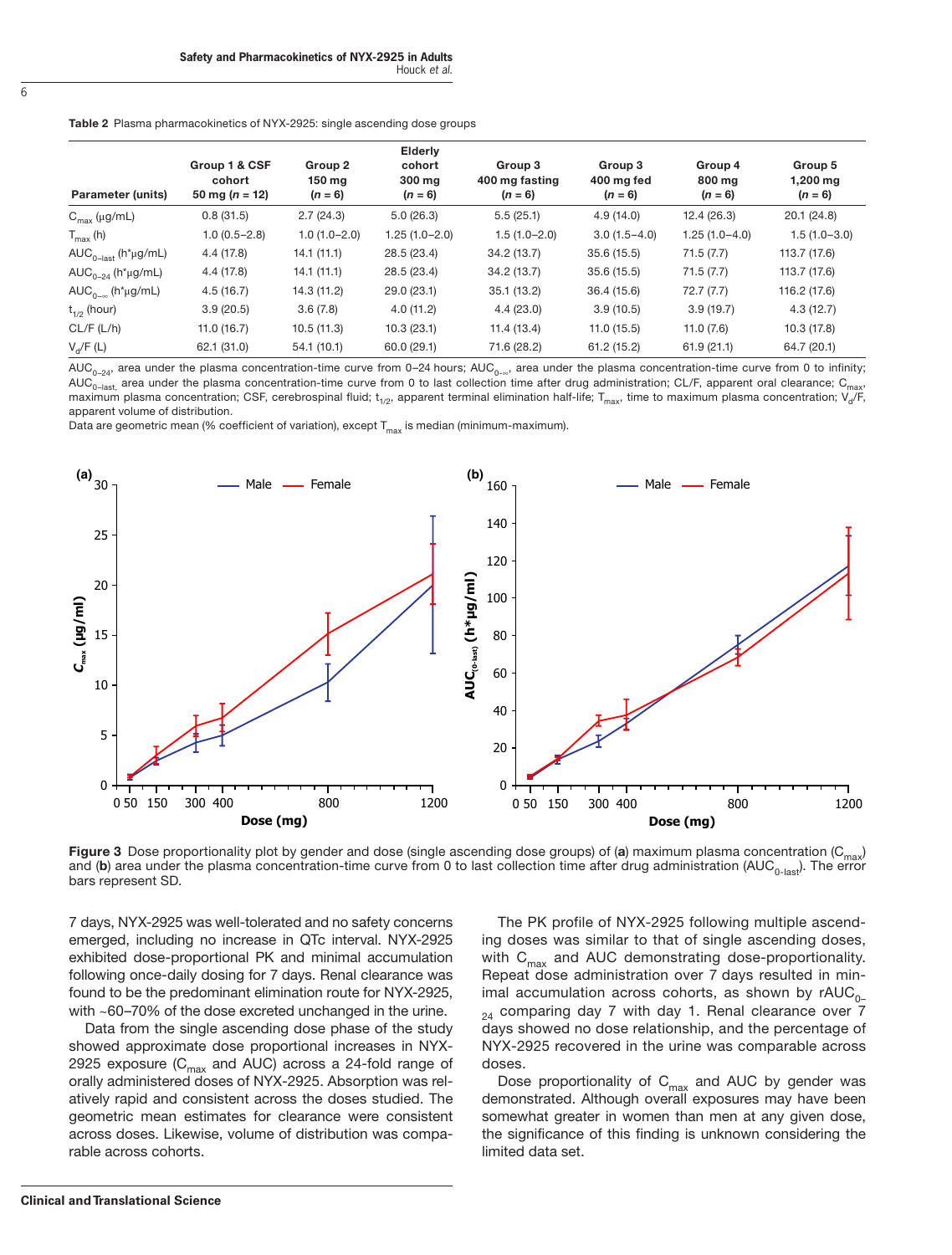|  | <b>Table 3</b> Plasma pharmacokinetics of NYX-2925: multiple ascending dose groups |
|--|------------------------------------------------------------------------------------|
|  |                                                                                    |

| <b>Parameter (units)</b>                                    | Group 1<br>$150 \text{ mg}$<br>day 1 $(n = 6)$ | Group 1<br>$150$ mg<br>day 7<br>$(n = 6)$ | <b>CSF cohort</b><br>300 mg<br>day 1 $(n = 6)$ | <b>CSF cohort</b><br>300 mg<br>day 7<br>$(n = 5)^{a}$ | Group 2<br>600 mg<br>day 1 $(n = 6)$ | Group <sub>2</sub><br>600 mg<br>day 7 $(n = 6)$ | Group 3<br>900 mg<br>day 1 $(n = 6)$ | Group 3<br>900 mg<br>day 7<br>$(n = 6)$ |
|-------------------------------------------------------------|------------------------------------------------|-------------------------------------------|------------------------------------------------|-------------------------------------------------------|--------------------------------------|-------------------------------------------------|--------------------------------------|-----------------------------------------|
| $C_{\text{max}}$ (µg/mL)                                    | 2.3(27.3)                                      | 2.6(25.3)                                 | 5.4(26.4)                                      | 4.5(60.4)                                             | 10.7(45.6)                           | 10.0(33.1)                                      | 13.0(25.1)                           | 14.3(14.1)                              |
| $T_{\text{max}}$ (hour)                                     | $1.25(1.0 - 2.0)$                              | $1.5(1.0-3.0)$                            | $1.25(1.0-2.0)$                                | $1.5(0.5-2.0)$                                        | $1.25(1.0 - 2.0)$                    | $1.5(0.5-3.0)$                                  | $1.75(0.5-3.0)$                      | $1.0(1.0-2.0)$                          |
| $AUC_{0-last}$ (h*µg/mL)                                    | 14.3(12.0)                                     | 16.8(20.3)                                | 26.2(34.1)                                     | 29.2 (29.6)                                           | 59.8 (22.6)                          | 64.8 (18.7)                                     | 83.9 (11.8)                          | 93.7 (11.6)                             |
| AUC <sub>0-24</sub> ( $h^{\star}$ µg/mL)                    | 14.3 (12.0)                                    | 16.2(18.6)                                | 28.8 (27.3)                                    | 27.9 (32.4)                                           | 59.9 (22.6)                          | 62.3 (20.1)                                     | 83.9 (11.8)                          | 89.7 (10.3)                             |
| AUC <sub>0-<math>\infty</math></sub> (h <sup>*</sup> µg/mL) | 14.5 (11.8)                                    | <b>NA</b>                                 | 29.2 (27.1)                                    | <b>NA</b>                                             | 61.2(21.6)                           | NA.                                             | 85.4 (11.3)                          | NA.                                     |
| $t_{1/2}$ (hour)                                            | 4.0(13.4)                                      | 4.8(14.3)                                 | 3.9(14.9)                                      | 6.1(48.7)                                             | 4.1(18.3)                            | 5.8(13.0)                                       | 4.0(13.8)                            | 7.3(31.8)                               |
| CL/F (L/hour)                                               | 10.3(11.7)                                     | 9.3(18.5)                                 | 10.3(27.1)                                     | 10.8(32.4)                                            | 9.8(21.6)                            | 9.6(20.2)                                       | 10.5(11.2)                           | 10.0(10.4)                              |
| $V_{d}/F(L)$                                                | 59.7 (18.5)                                    | 68.4 (14.8)                               | 57.7 (32.4)                                    | 99.4 (104.3)                                          | 57.8 (36.9)                          | 83.7 (12.1)                                     | 60.8 (21.0)                          | 109.0 (26.0)                            |
| rAUC <sub>0-24</sub> (ratio) <sup>b</sup>                   | NA                                             | 1.1(12.3)                                 | NA                                             | 0.97(9.6)                                             | NA                                   | 1.0(7.1)                                        | NA                                   | 1.1(5.8)                                |

AUC<sub>0–24</sub>, area under the plasma concentration-time curve from 0–24 hours; AUC<sub>0-∞</sub>, area under the plasma concentration-time curve from 0 to infinity; AUC<sub>0–last</sub> area under the plasma concentration-time curve from 0 to last collection time after drug administration; CL/F, apparent oral clearance; C<sub>max</sub>, maximum plasma concentration; CSF, cerebrospinal fluid; NA, not applicable; rAUC, accumulation ratio area under the plasma concentration-time curve;  $t_{1/2}$ , apparent terminal elimination half-life;  $T_{max}$ , time to maximum plasma concentration;  $V_{d}$ /F, apparent volume of distribution.

Data are geometric mean (percent coefficient of variation), except  $T_{max}$  is median (minimum-maximum).

One subject discontinued early and, therefore, did not have day 7 pharmacokinetic blood draws;  ${}^{\rm b}$ rAUC<sub>0-24</sub> is the accumulation ratio, calculated as day 7  $AUC_{0-24}$  divided by day 1  $AUC_{0-24}$ .

Half-life was ~4 hours after single-dose administration and trended higher on day 7 vs. day 1 in the MAD phase. However, although single doses in preclinical studies have shown efficacy in models of chronic pain, once-daily doses were also able to convey and maintain analgesia, with longlasting (1 week) effects, far exceeding that of NYX-2925 half-life.<sup>2,20</sup> Therefore, a once-daily dosing regimen is being evaluated in the phase II studies.

The effect of food and age were explored in two separate dose groups in the SAD phase. Compared with the administration of a single 400-mg dose of NYX-2925 in a fasted state, a high-fat, high-calorie meal minimally slowed absorption ( $T_{max}$ ) and reduced  $C_{max}$ , but did not affect overall extent of exposure (AUC), suggesting that NYX-2925 can be administered with or without food. A single 300 mg dose of NYX-2925 in the elderly cohort did not result in meaningful PK differences compared with the remaining SAD dose groups, despite an ~15% lower estimated glomerular filtration rate in the elderly, suggesting that the absorption, exposure, and elimination of NYX-2925 may not be impacted by age. These findings are limited by the small sample sizes of the populations and will need to be confirmed.

The concentration of NYX-2925 in CSF was investigated in two dose cohorts (50-mg single dose and 150-mg multiple dose). NYX-2925 was found to cross the blood brain barrier in a dose-proportional fashion, with maximum CSF concentrations 6–9% of plasma  $C_{max}$ , indicating adequate penetration into the target effect compartment. These data are in accord with preclinical findings in a rat study in which CSF concentrations were 7–8% of plasma  $C_{\text{max}}$  (unpublished data).

The maximum doses studied in the SAD and MAD phases were determined to be at least 5 to 10-times the anticipated therapeutic doses, and were within the safety margin of exposure established by preclinical studies. No serious or severe adverse events were reported and no laboratory value changes were considered clinically meaningful or reported as TEAEs. Most TEAEs occurred in the CSF cohorts and were common sequelae of lumbar punctures. In this study, safety and tolerability were demonstrated at doses of up to and including 1,200 mg, and a maximum tolerated dose was not reached. Importantly, there were no dissociative side effects or ECG findings, including QTc, at any dose. These data confirm the safety findings observed in preclinical studies, including no observed toxicity in rats administered up to  $1,000$  mg/kg/day for  $14$  days.

Neuropathic pain ("pain caused by a lesion or disease of the somatosensory nervous system") $21$  has an estimated prevalence of around 10%22–24 and is distinct from nociceptive pain ("pain that arises from actual or threatened damage to non-neural tissue and is due to activation of nociceptors" and occurs with a normally functioning somatosensory nervous system).<sup>21</sup> Somatosensory abnormalities causing neuropathic pain can occur in both the peripheral and central nervous systems.25 One common neuropathic pain condition is painful DPN, which is estimated to occur in 11–24% of individuals who develop DPN.26

Fibromyalgia is a syndrome of chronic widespread musculoskeletal pain with no identifiable cause, and is estimated to affect around 4 million adults in the United States.<sup>27</sup> Although fibromyalgia is not considered a neuropathic condition, there seems to be a CNS component to the pain and symptoms experienced by most individuals with fibromyalgia.17 Elevated glutamate levels have been observed in both the pain-related regions of the brain and in the CSF of patients with fibromyalgia.<sup>18</sup> The CSF of patients with fibromyalgia has also been shown to have elevated glycine levels.<sup>18</sup> In a recent systematic literature review, a significant correlation was found between elevated glutamate levels and risk for fibromyalgia symptoms.<sup>28</sup>

Treatment for DPN and fibromyalgia has relied upon agents originally developed to treat conditions, including seizures, depression, and generalized pain. Current therapies include